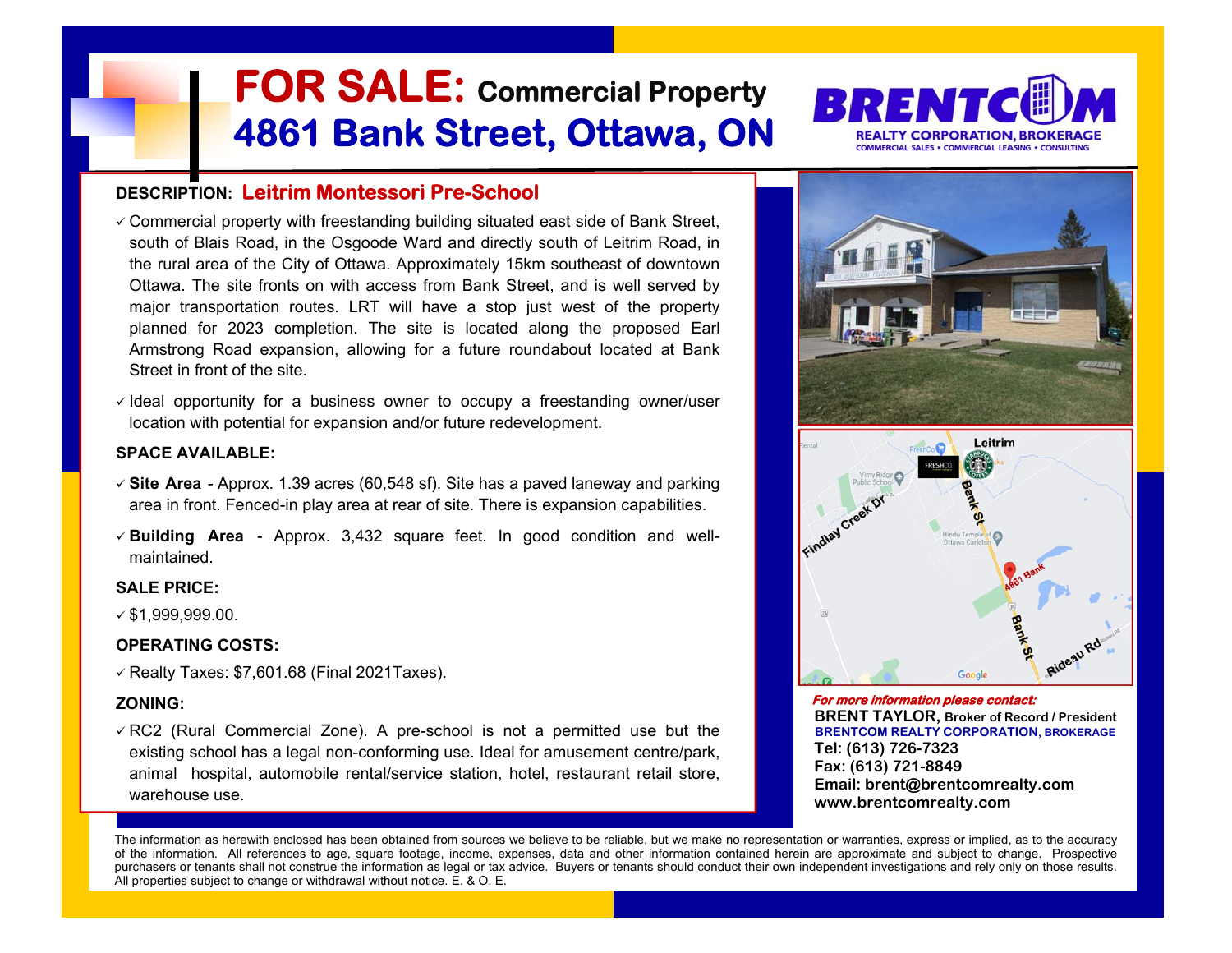

|                                          | <b>FOR SALE:</b><br>4861 Bank Street, Ottawa, ON                                                                                                                                                                                                                                                                                                                                                                                                                       |
|------------------------------------------|------------------------------------------------------------------------------------------------------------------------------------------------------------------------------------------------------------------------------------------------------------------------------------------------------------------------------------------------------------------------------------------------------------------------------------------------------------------------|
| <b>Address</b>                           | 4861 Bank Street, Ottawa, ON K1X 1G6.                                                                                                                                                                                                                                                                                                                                                                                                                                  |
| <b>Description</b>                       | One and two-storey freestanding commercial building with unfinished basement space (former dwelling)<br>presently operating as a pre-school centre.                                                                                                                                                                                                                                                                                                                    |
| <b>Asking Price</b><br><b>PIN Number</b> | \$1,999,999.00.<br>043260665.                                                                                                                                                                                                                                                                                                                                                                                                                                          |
| <b>Legal Description</b>                 | PART LOT 23 CONCESSION 5RF GLOUCESTER BEING PARTS 2 & 4 PLAN 4R30716 SUBJECT TO AN<br>EASEMENT OVER PART 2 PLAN 4R30716 AS IN CT211566 TOGETHER WITH AN EASEMENT AS IN<br>CT211566 SUBJECT TO AN EASEMENT OVER PART 2 PLAN 4R30716 AS IN N374553 CITY OF OTTAWA.                                                                                                                                                                                                       |
| <b>Building</b>                          | Built in 1970's as a single-family dwelling. Converted in 1996 to a pre-school centre. Well-maintained building.                                                                                                                                                                                                                                                                                                                                                       |
| <b>Site Area</b>                         | Regular shaped lot approximately 1.39 acres. Frontage is +/- 159 ft along along east side of Bank Street; Rear<br>boundary is +/- 162 ft. Northern and southern boundaries are +/- 387 ft and 382 ft respectively. +/-18 ft of<br>frontage on Bank street subject to a right-of-way of approximately 6,967 sqft. The purpose of the right-of-way is<br>to access the property located to the east of the property.                                                     |
| <b>Building Area</b><br>Landscaping      | Gross floor building area (above grade) is approximately 3,432 square feet.<br>The site is generally flat, level and even with the surrounding road grade. The front entrance and parking lot are<br>paved. An enclosed play area is at the rear of the building. The northern portion of the site (right-of-way) is a<br>gravel driveway to access the property to the east of the site. The remainder of the site is grass covered.<br>RC2, a Rural Commercial Zone. |
| Zoning<br><b>Services</b>                | Includes municipal water, hydro and telephone. Property has a private septic system.                                                                                                                                                                                                                                                                                                                                                                                   |
| <b>Construction</b>                      | Gas-fired forced-air furnace +/- 20 years old. Cooled by central air conditioning unit. Windows are double pane                                                                                                                                                                                                                                                                                                                                                        |
|                                          | wood frame units and single pane vinyl sliders (most are original windows).                                                                                                                                                                                                                                                                                                                                                                                            |
| Roof                                     | Pitched shingle roof. The roof +/- 20 years old and has been maintained over the years.                                                                                                                                                                                                                                                                                                                                                                                |
| <b>Realty Taxes</b>                      | \$7,601.68 (Final 2021Taxes).                                                                                                                                                                                                                                                                                                                                                                                                                                          |
| <b>Financing</b>                         | Buyer may treat as clear.                                                                                                                                                                                                                                                                                                                                                                                                                                              |
| <b>Environmental</b>                     | Soil conditions are assumed to be free and clear of any hazardous or toxic substances.                                                                                                                                                                                                                                                                                                                                                                                 |

The information as herewith enclosed has been obtained from sources we believe to be reliable, but we make no representation or warranties, express or implied, as to the accuracy of the information. All references to age, square footage, income, expenses, data and other information contained herein are approximate and subject to change. Prospective purchasers or tenants shall not construe the information as legal or tax advice. Buyers or tenants should conduct their own independent investigations and rely only on those results. All properties subject to change or withdrawal without notice. E. & O. E.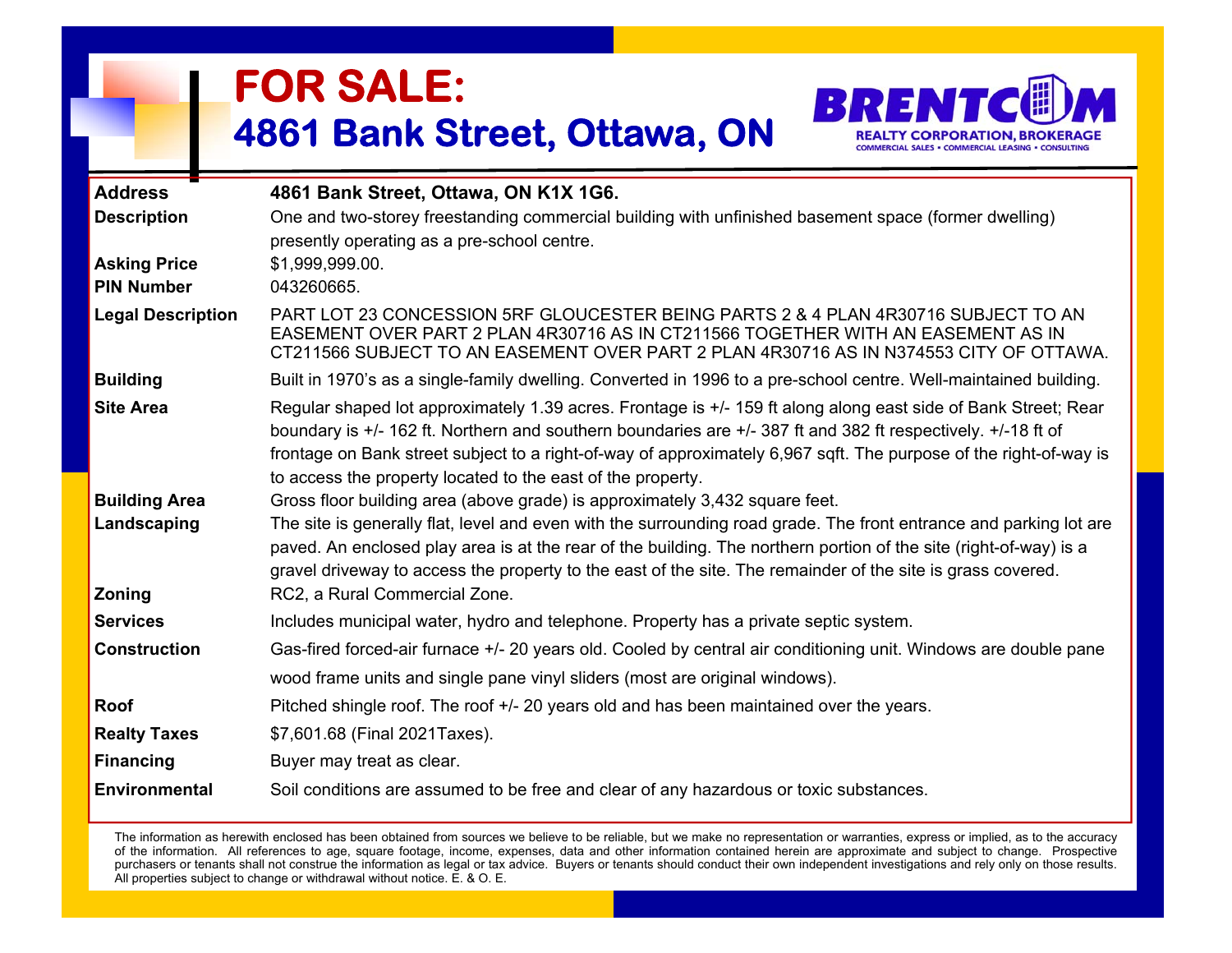

The information as herewith enclosed has been obtained from sources we believe to be reliable, but we make no representation or warranties, express or implied, as to the accuracy of the information. All references to age, square footage, income, expenses, data and other information contained herein are approximate and subject to change. Prospective purchasers or tenants shall not construe the information as legal or tax advice. Buyers or tenants should conduct their own independent investigations and rely only on those results. All properties subject to change or withdrawal without notice. E. & O. E.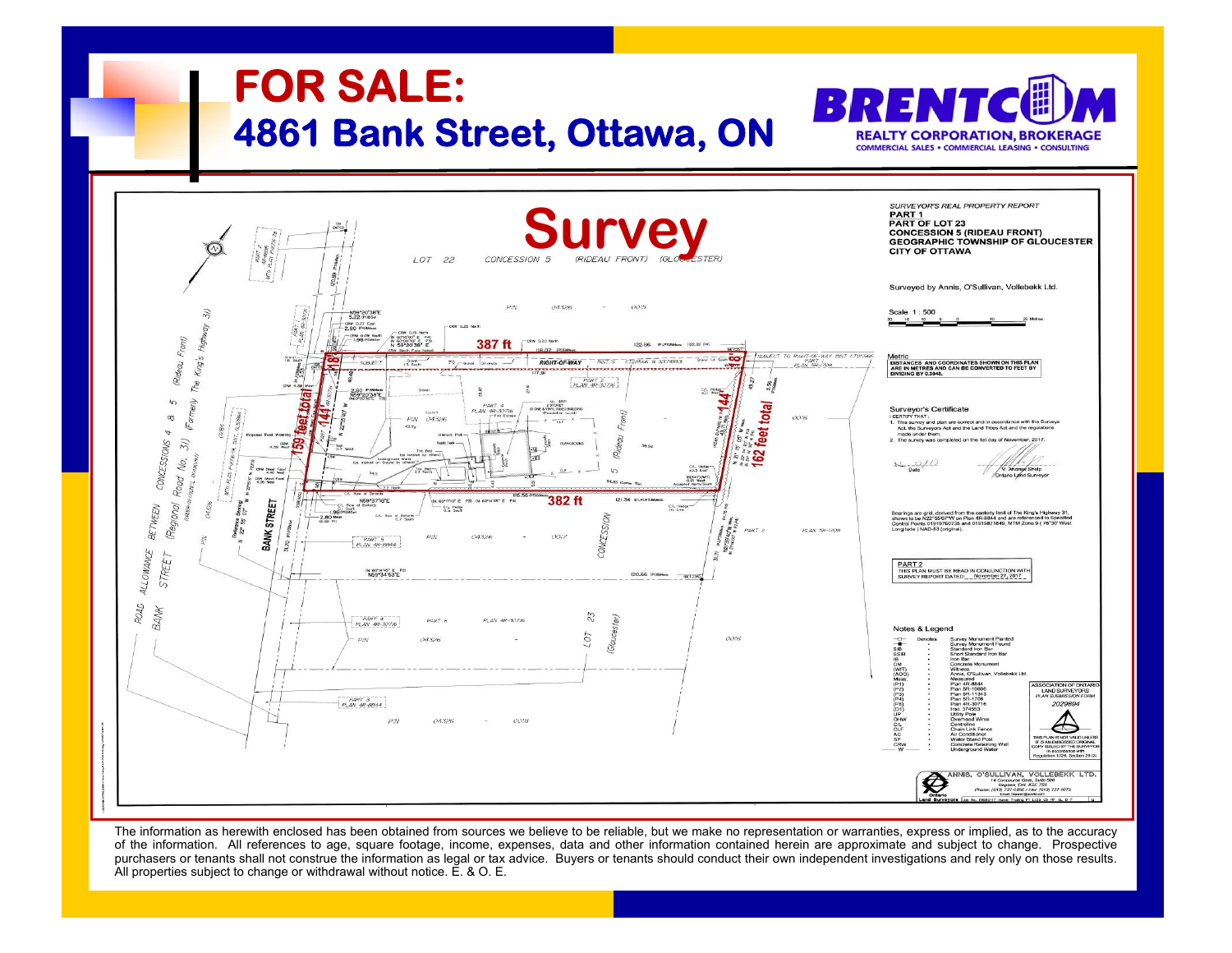# **FOR SALE:**<br>4861 Bank Street, Ottawa, ON BRENTCE ARMSTRATION, BROKERAGE<br>Earl Armstrong Road Extension



The City of Ottawa has proposed an extension of Earl Armstrong Road from Albion Road to Hawthorne Road, to improve east-west capacity and connect the Leitrim and Riverside South communities. This project is identified in the City's Transportation Master Plan. However, no funding has been provided for the detailed design and construction of the extension. An Environmental Assessment Report was finalized and approved in 2020, which recommends protecting a right-of-way that can ultimately accommodate four travel lanes to meet the forecasted demand associated with the full build-out of Riverside South and Leitrim communities. One of the key elements of the plan is for a new two-lane undivided roadway with a rural cross-section between Bank Street and Hawthorne Road (Phase 2 of the plan). The total project requires acquisition of approximately 26 hectares of private land. The timing of the plan is beyond 2031.

Additional information on this matter may be obtained by the Buyer by contacting the City of Ottawa (see below):

# **Q1: I would like information regarding the Earl Armstrong extension?**

A1:The Earl Armstrong Road Extension Environmental Assessment Report was finalized and approved in 2020. The report summarized the work done during the Environmental Assessment (EA) study was for Earl Armstrong Road Extension from Albion Road to Hawthorne Road. The EA study was needed to identify the future right-of-way requirements in order to protect the road corridor from encroaching development. The study resulted in a functional design and a cost estimate that will be used to inform future Council decisions about this potential project. Furthermore, the EA study recommended that the project could possibly be implemented in sections, with the first phase being Albion Road to Bank Street, and the second phase being Bank Street to Hawthorne Road.

# **Q2: Will the proposed extension go through 4861 Bank Street?**

A2:If the Earl Armstrong Road Extension project is approved and funded in the future, a detailed design would be done at that time. The detailed design would use the EA study's functional design as a starting point. The detailed design will determine the specific property impacts and property requirements.

# **Q3: If so, what is the status of this road? timeline for expropriation?**

A3:At this point in time, the City only has the approved EA study for the potential Earl Armstrong Road Extension. There is no funding to proceed with detailed design and construction. Given that, at this time there is no Earl Armstrong Road Extension project, and the timing of project implementation is not known.

Regards, Katarina Katarina Cvetkovic, P. Eng. , Senior Project Manager, Transportation Environmental Assessments Transportation Planning Planning, Real Estate and Economic Development Department City of Ottawa Email: katarina.cvetkovic@ottawa.ca Tel: 613-580-2424, ext. 22842

The information as herewith enclosed has been obtained from sources we believe to be reliable, but we make no representation or warranties, express or implied, as to the accuracy of the information. All references to age, square footage, income, expenses, data and other information contained herein are approximate and subject to change. Prospective purchasers or tenants shall not construe the information as legal or tax advice. Buyers or tenants should conduct their own independent investigations and rely only on those results. All properties subject to change or withdrawal without notice. E. & O. E.